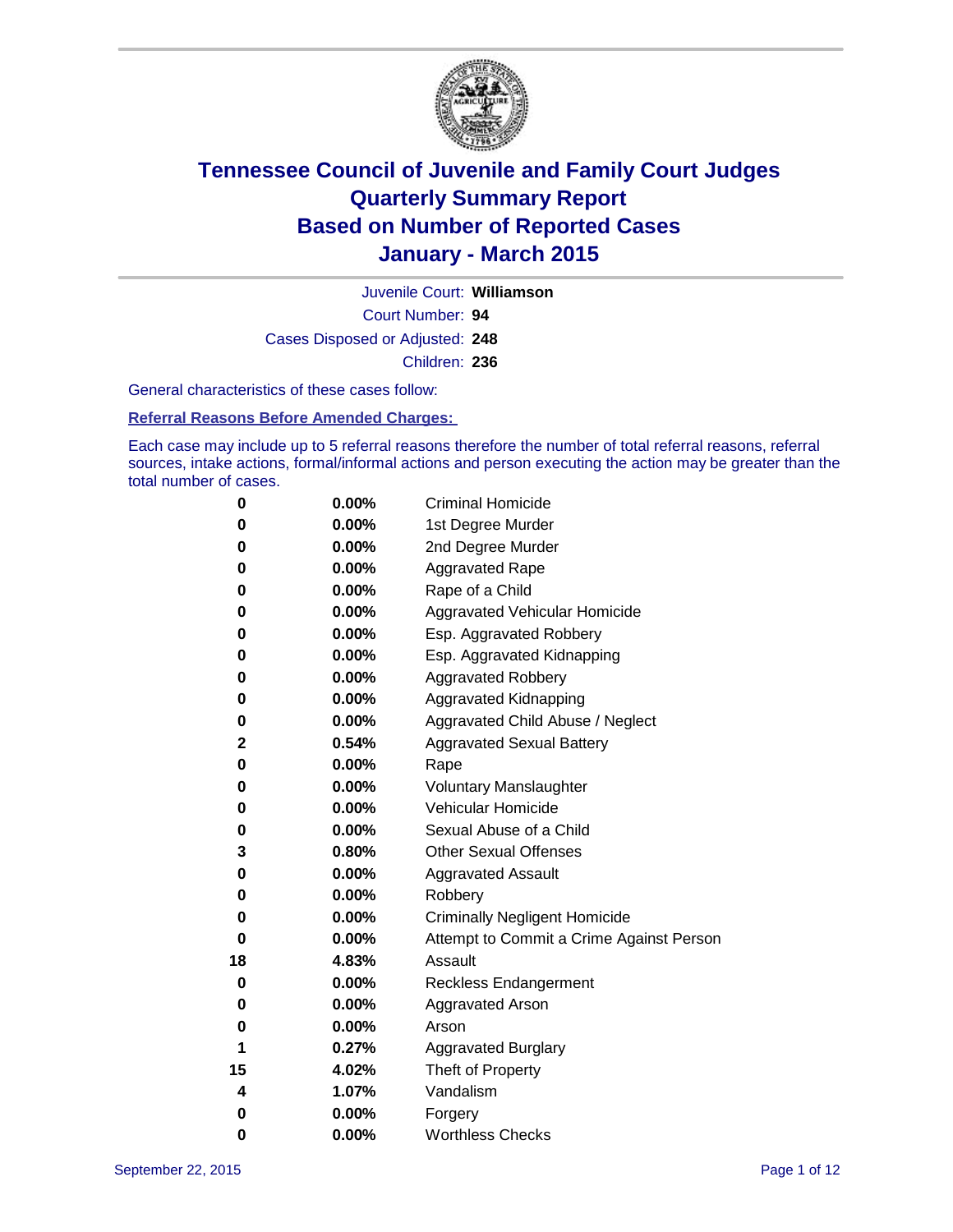

Court Number: **94** Juvenile Court: **Williamson** Cases Disposed or Adjusted: **248** Children: **236**

#### **Referral Reasons Before Amended Charges:**

Each case may include up to 5 referral reasons therefore the number of total referral reasons, referral sources, intake actions, formal/informal actions and person executing the action may be greater than the total number of cases.

| 0           | 0.00%    | Illegal Possession / Fraudulent Use of Credit / Debit Cards |
|-------------|----------|-------------------------------------------------------------|
| 0           | 0.00%    | <b>Burglary</b>                                             |
| 3           | 0.80%    | Unauthorized Use of a Vehicle                               |
| 0           | $0.00\%$ | <b>Cruelty to Animals</b>                                   |
| 3           | 0.80%    | Sale of Controlled Substances                               |
| 27          | 7.24%    | <b>Other Drug Offenses</b>                                  |
| 18          | 4.83%    | Possession of Controlled Substances                         |
| 0           | $0.00\%$ | <b>Criminal Attempt</b>                                     |
| 1           | 0.27%    | Carrying Weapons on School Property                         |
| 3           | 0.80%    | Unlawful Carrying / Possession of a Weapon                  |
| 11          | 2.95%    | <b>Evading Arrest</b>                                       |
| 0           | 0.00%    | Escape                                                      |
| 3           | 0.80%    | Driving Under Influence (DUI)                               |
| 23          | 6.17%    | Possession / Consumption of Alcohol                         |
| 1           | 0.27%    | Resisting Stop, Frisk, Halt, Arrest or Search               |
| 0           | 0.00%    | <b>Aggravated Criminal Trespass</b>                         |
| 0           | $0.00\%$ | Harassment                                                  |
| 0           | 0.00%    | Failure to Appear                                           |
| 0           | $0.00\%$ | Filing a False Police Report                                |
| $\mathbf 2$ | 0.54%    | <b>Criminal Impersonation</b>                               |
| 9           | 2.41%    | <b>Disorderly Conduct</b>                                   |
| 8           | 2.14%    | <b>Criminal Trespass</b>                                    |
| 4           | 1.07%    | <b>Public Intoxication</b>                                  |
| 0           | 0.00%    | Gambling                                                    |
| 90          | 24.13%   | <b>Traffic</b>                                              |
| 0           | 0.00%    | Local Ordinances                                            |
| 0           | $0.00\%$ | Violation of Wildlife Regulations                           |
| 0           | 0.00%    | Contempt of Court                                           |
| 15          | 4.02%    | Violation of Probation                                      |
| 0           | 0.00%    | Violation of Aftercare                                      |
| 22          | 5.90%    | <b>Unruly Behavior</b>                                      |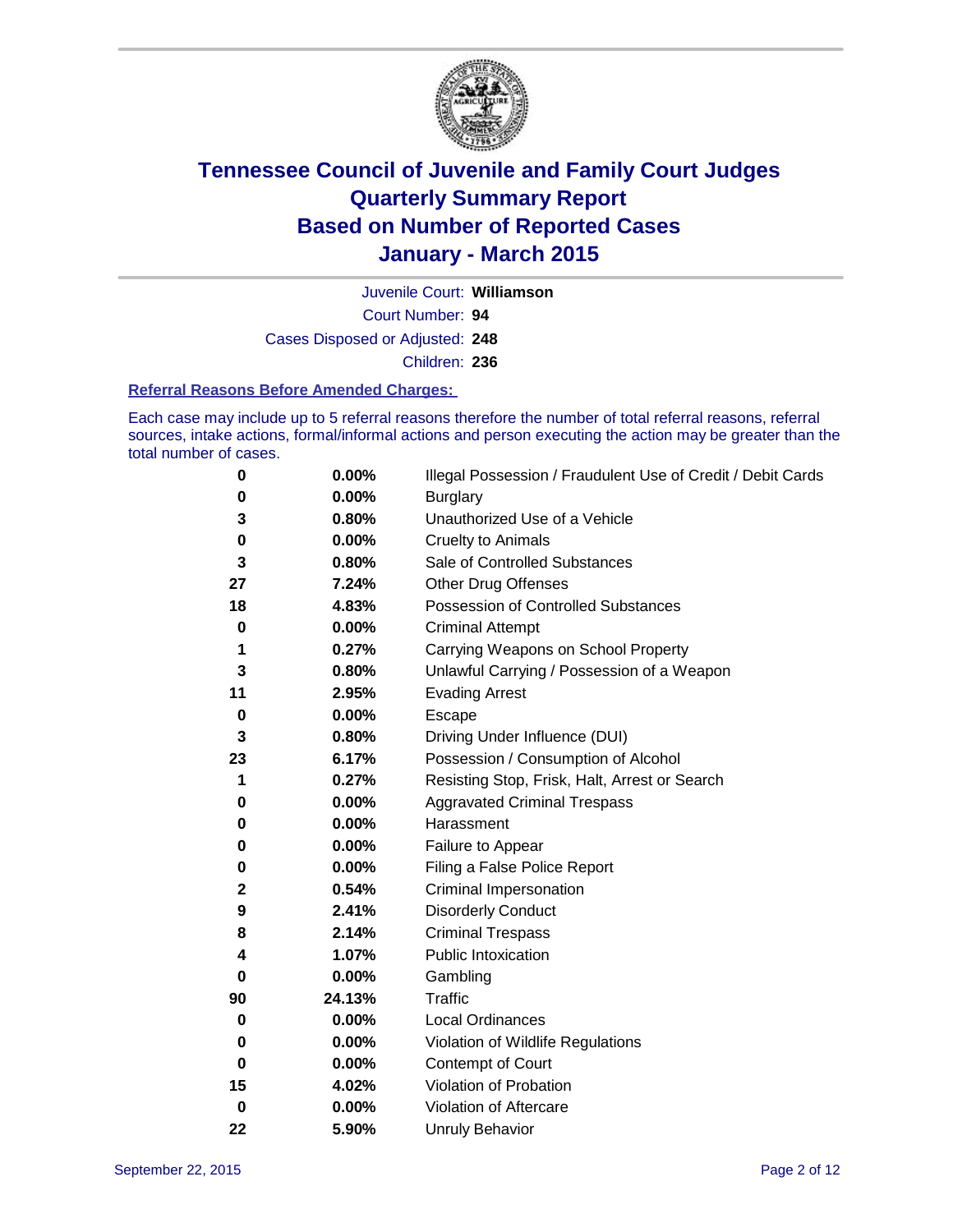

Court Number: **94** Juvenile Court: **Williamson** Cases Disposed or Adjusted: **248** Children: **236**

#### **Referral Reasons Before Amended Charges:**

Each case may include up to 5 referral reasons therefore the number of total referral reasons, referral sources, intake actions, formal/informal actions and person executing the action may be greater than the total number of cases.

| 15  | 4.02%    | Truancy                                |
|-----|----------|----------------------------------------|
| 11  | 2.95%    | In-State Runaway                       |
| 1   | 0.27%    | Out-of-State Runaway                   |
| 13  | 3.49%    | Possession of Tobacco Products         |
| 9   | 2.41%    | Violation of a Valid Court Order       |
| 3   | 0.80%    | <b>Violation of Curfew</b>             |
| 0   | 0.00%    | <b>Sexually Abused Child</b>           |
| 0   | 0.00%    | <b>Physically Abused Child</b>         |
| 7   | 1.88%    | Dependency / Neglect                   |
| 0   | 0.00%    | <b>Termination of Parental Rights</b>  |
| 0   | 0.00%    | <b>Violation of Pretrial Diversion</b> |
| 0   | 0.00%    | Violation of Informal Adjustment       |
| 0   | 0.00%    | <b>Judicial Review</b>                 |
| 0   | 0.00%    | <b>Administrative Review</b>           |
| 0   | 0.00%    | <b>Foster Care Review</b>              |
| 0   | $0.00\%$ | Custody                                |
| 2   | 0.54%    | Visitation                             |
| 2   | 0.54%    | Paternity / Legitimation               |
| 1   | 0.27%    | <b>Child Support</b>                   |
| 0   | 0.00%    | <b>Request for Medical Treatment</b>   |
| 0   | 0.00%    | <b>Consent to Marry</b>                |
| 23  | 6.17%    | Other                                  |
| 373 | 100.00%  | <b>Total Referrals</b>                 |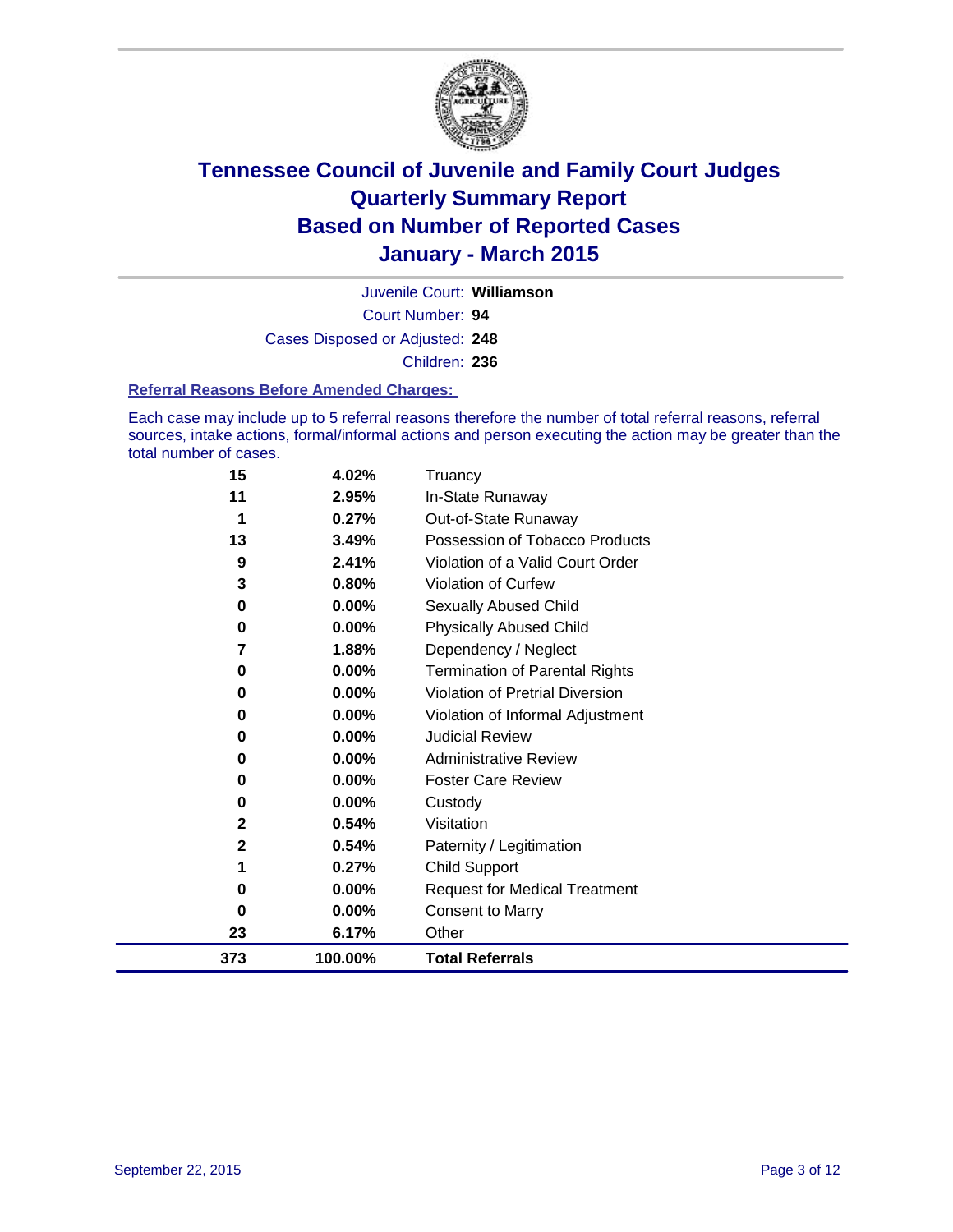

| Juvenile Court: Williamson      |  |
|---------------------------------|--|
| Court Number: 94                |  |
| Cases Disposed or Adjusted: 248 |  |
| Children: 236                   |  |

### **Referral Sources: 1**

| 373 | 100.00%  | <b>Total Referral Sources</b>     |
|-----|----------|-----------------------------------|
| 10  | 2.68%    | Other                             |
| 2   | 0.54%    | Unknown                           |
| 0   | $0.00\%$ | Hospital                          |
| 0   | $0.00\%$ | Child & Parent                    |
| 0   | 0.00%    | Victim                            |
| 0   | $0.00\%$ | <b>Other Court</b>                |
| 0   | $0.00\%$ | Social Agency                     |
| 257 | 68.90%   | <b>Court Staff</b>                |
| 0   | $0.00\%$ | <b>District Attorney's Office</b> |
| 0   | $0.00\%$ | <b>Other State Department</b>     |
| 3   | 0.80%    | <b>DCS</b>                        |
| 0   | $0.00\%$ | <b>CSA</b>                        |
| 30  | 8.04%    | School                            |
| 0   | $0.00\%$ | Self                              |
| 0   | 0.00%    | Relatives                         |
| 8   | 2.14%    | Parents                           |
| 63  | 16.89%   | Law Enforcement                   |

### **Age of Child at Referral: 2**

| 236 | 100.00%  | <b>Total Child Count</b> |
|-----|----------|--------------------------|
| 0   | $0.00\%$ | <b>Unknown</b>           |
| 1   | 0.42%    | Ages 19 and Over         |
| 101 | 42.80%   | Ages 17 through 18       |
| 95  | 40.25%   | Ages 15 through 16       |
| 23  | 9.75%    | Ages 13 through 14       |
| 9   | 3.81%    | Ages 11 through 12       |
| 7   | 2.97%    | Ages 10 and Under        |

<sup>1</sup> If different than number of Referral Reasons (373), verify accuracy of your court's data.

One child could be counted in multiple categories, verify accuracy of your court's data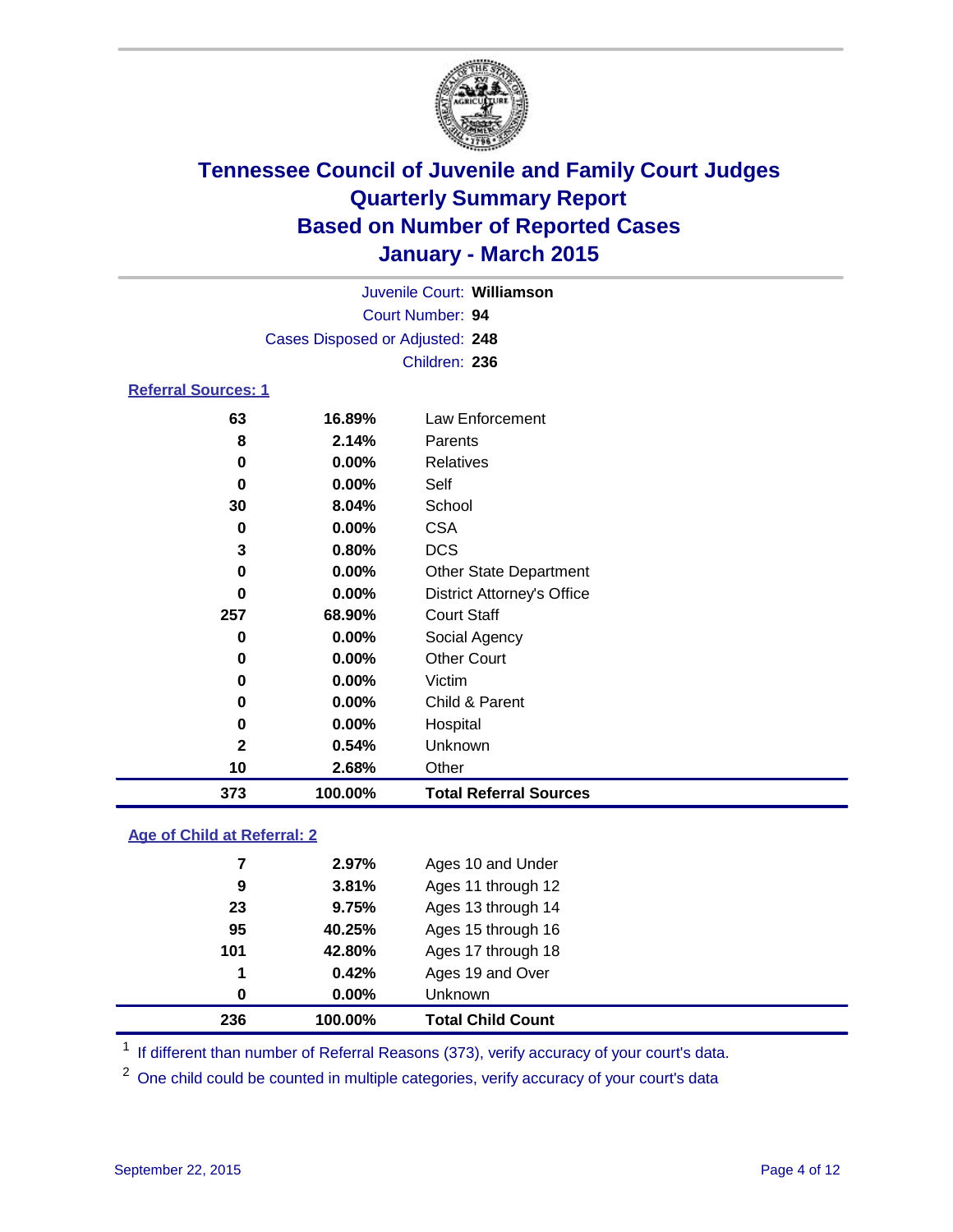

| Juvenile Court: Williamson              |                                 |                          |  |  |
|-----------------------------------------|---------------------------------|--------------------------|--|--|
|                                         | Court Number: 94                |                          |  |  |
|                                         | Cases Disposed or Adjusted: 248 |                          |  |  |
|                                         |                                 | Children: 236            |  |  |
| Sex of Child: 1                         |                                 |                          |  |  |
| 157                                     | 66.53%                          | Male                     |  |  |
| 79                                      | 33.47%                          | Female                   |  |  |
| $\bf{0}$                                | 0.00%                           | Unknown                  |  |  |
| 236                                     | 100.00%                         | <b>Total Child Count</b> |  |  |
| Race of Child: 1                        |                                 |                          |  |  |
| 177                                     | 75.00%                          | White                    |  |  |
| 35                                      | 14.83%                          | African American         |  |  |
| 1                                       | 0.42%                           | Native American          |  |  |
| $\mathbf{2}$                            | 0.85%                           | Asian                    |  |  |
| 3                                       | 1.27%                           | Mixed                    |  |  |
| 18                                      | 7.63%                           | Unknown                  |  |  |
| 236                                     | 100.00%                         | <b>Total Child Count</b> |  |  |
| <b>Hispanic Origin: 1</b>               |                                 |                          |  |  |
| 20                                      | 8.47%                           | Yes                      |  |  |
| 216                                     | 91.53%                          | <b>No</b>                |  |  |
| 0                                       | 0.00%                           | Unknown                  |  |  |
| 236                                     | 100.00%                         | <b>Total Child Count</b> |  |  |
| <b>School Enrollment of Children: 1</b> |                                 |                          |  |  |
| 95                                      | 40.25%                          | Yes                      |  |  |
| 124                                     | 52.54%                          | <b>No</b>                |  |  |
| 17                                      | 7.20%                           | Unknown                  |  |  |
| 236                                     | 100.00%                         | <b>Total Child Count</b> |  |  |

One child could be counted in multiple categories, verify accuracy of your court's data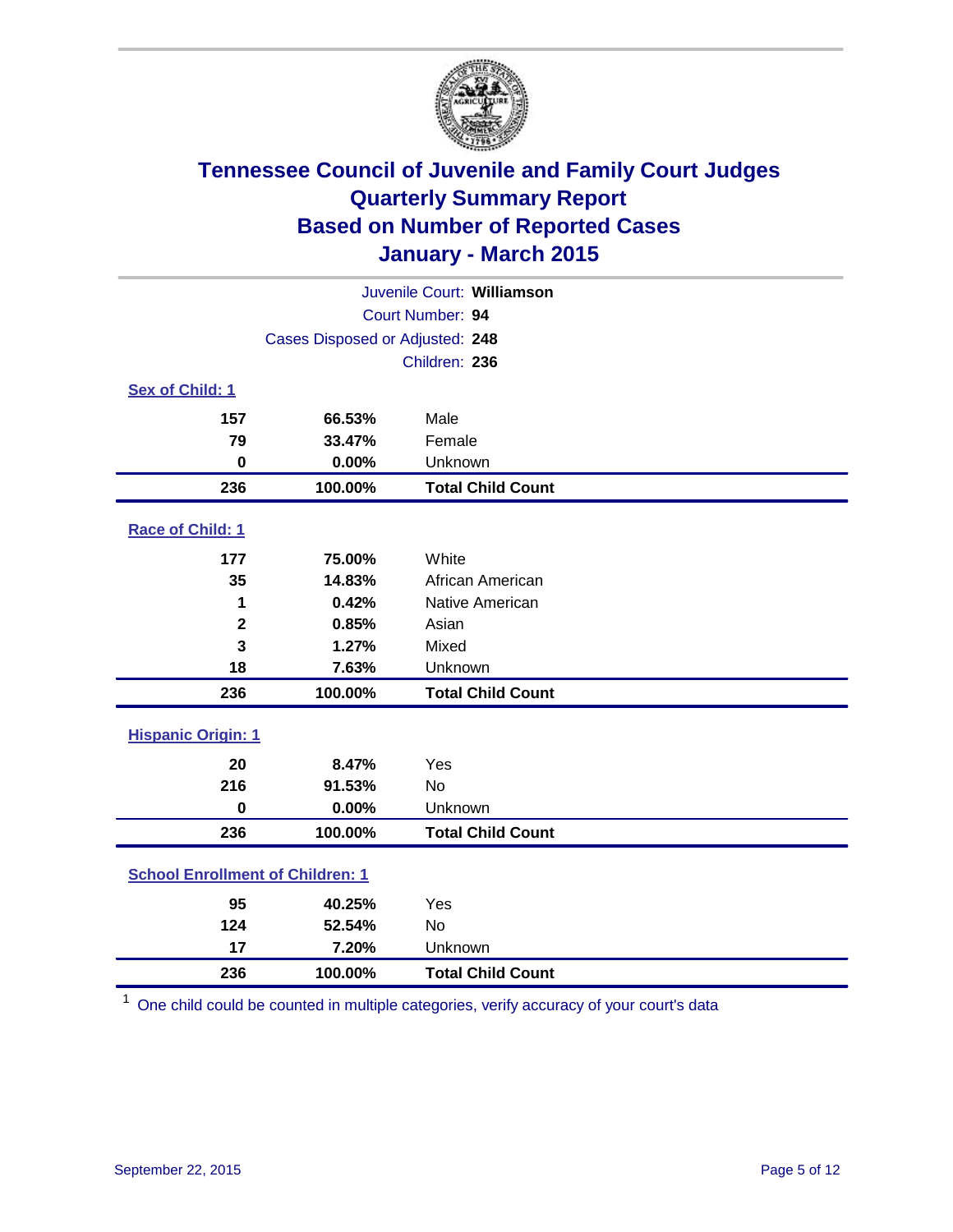

Court Number: **94** Juvenile Court: **Williamson** Cases Disposed or Adjusted: **248** Children: **236**

### **Living Arrangement of Child at Time of Referral: 1**

| 236 | 100.00%  | <b>Total Child Count</b>     |
|-----|----------|------------------------------|
| 0   | $0.00\%$ | Other                        |
| 118 | 50.00%   | Unknown                      |
| 0   | $0.00\%$ | Independent                  |
| 0   | $0.00\%$ | In an Institution            |
| 1   | 0.42%    | In a Residential Center      |
| 3   | 1.27%    | In a Group Home              |
| 0   | $0.00\%$ | With Foster Family           |
| 1   | 0.42%    | With Adoptive Parents        |
| 8   | 3.39%    | <b>With Relatives</b>        |
| 7   | 2.97%    | With Father                  |
| 26  | 11.02%   | With Mother                  |
| 5   | 2.12%    | With Mother and Stepfather   |
| 1   | 0.42%    | With Father and Stepmother   |
| 66  | 27.97%   | With Both Biological Parents |
|     |          |                              |

#### **Type of Detention: 2**

| 248 | 100.00%  | <b>Total Detention Count</b> |  |
|-----|----------|------------------------------|--|
| 0   | $0.00\%$ | Other                        |  |
| 115 | 46.37%   | Does Not Apply               |  |
| 103 | 41.53%   | <b>Unknown</b>               |  |
| 0   | $0.00\%$ | Psychiatric Hospital         |  |
| 0   | $0.00\%$ | Jail - No Separation         |  |
| 0   | $0.00\%$ | Jail - Partial Separation    |  |
| 0   | $0.00\%$ | Jail - Complete Separation   |  |
| 25  | 10.08%   | Juvenile Detention Facility  |  |
| 5   | 2.02%    | Non-Secure Placement         |  |
|     |          |                              |  |

<sup>1</sup> One child could be counted in multiple categories, verify accuracy of your court's data

If different than number of Cases (248) verify accuracy of your court's data.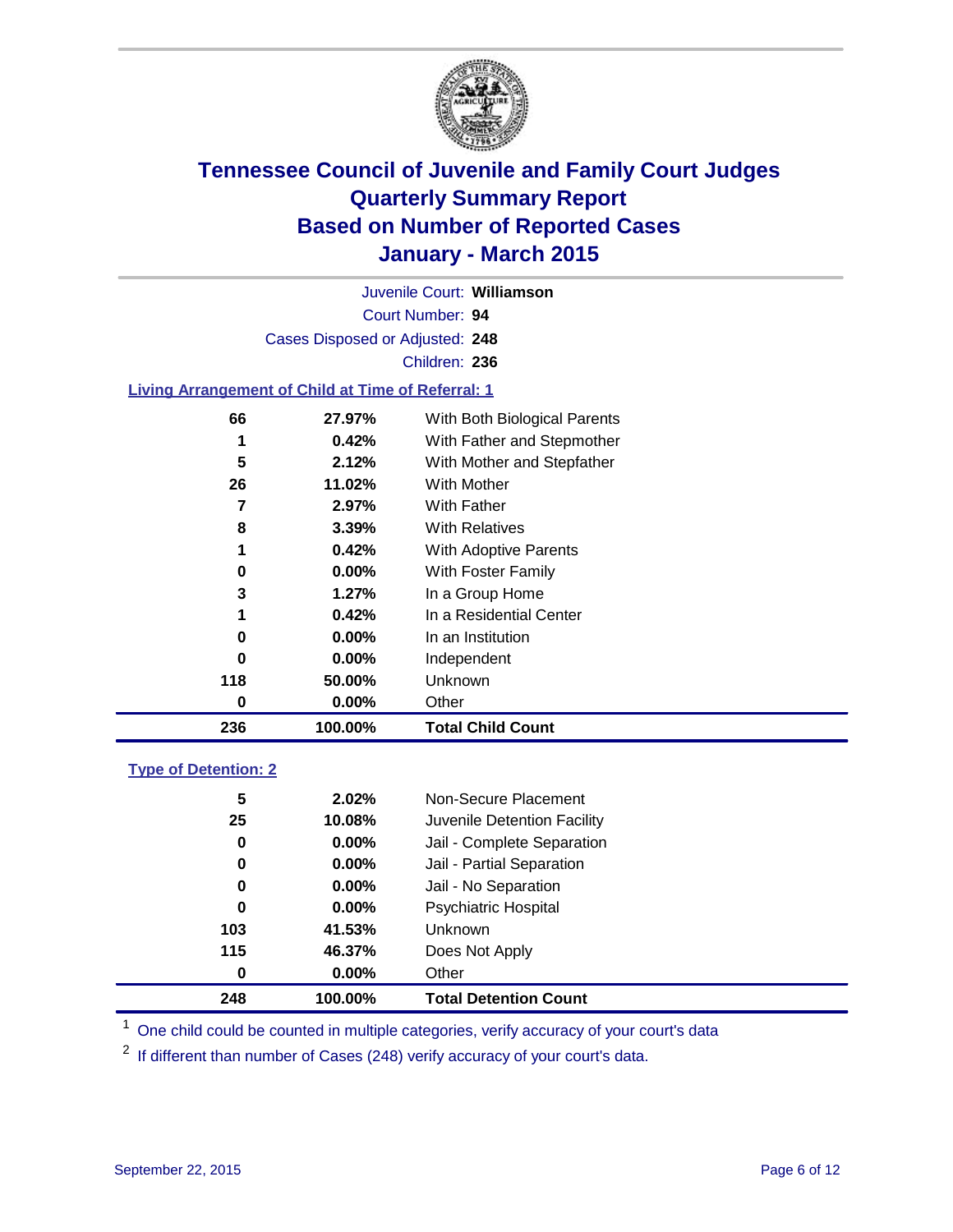

|                                                    | Juvenile Court: Williamson      |                                      |  |  |  |  |
|----------------------------------------------------|---------------------------------|--------------------------------------|--|--|--|--|
|                                                    | Court Number: 94                |                                      |  |  |  |  |
|                                                    | Cases Disposed or Adjusted: 248 |                                      |  |  |  |  |
|                                                    | Children: 236                   |                                      |  |  |  |  |
| <b>Placement After Secure Detention Hearing: 1</b> |                                 |                                      |  |  |  |  |
| 11                                                 | 4.44%                           | Returned to Prior Living Arrangement |  |  |  |  |
| 17                                                 | 6.85%                           | Juvenile Detention Facility          |  |  |  |  |
| 0                                                  | 0.00%                           | Jail                                 |  |  |  |  |
| 0                                                  | 0.00%                           | Shelter / Group Home                 |  |  |  |  |
| 0                                                  | 0.00%                           | <b>Foster Family Home</b>            |  |  |  |  |
| 0                                                  | 0.00%                           | <b>Psychiatric Hospital</b>          |  |  |  |  |
| 103                                                | 41.53%                          | Unknown                              |  |  |  |  |
| 116                                                | 46.77%                          | Does Not Apply                       |  |  |  |  |
| 1                                                  | 0.40%                           | Other                                |  |  |  |  |
| 248                                                | 100.00%                         | <b>Total Placement Count</b>         |  |  |  |  |
| <b>Intake Actions: 2</b>                           |                                 |                                      |  |  |  |  |
|                                                    |                                 |                                      |  |  |  |  |
| 67                                                 | 17.96%                          | <b>Petition Filed</b>                |  |  |  |  |
| 12                                                 | 3.22%                           | <b>Motion Filed</b>                  |  |  |  |  |
| 50                                                 | 13.40%                          | <b>Citation Processed</b>            |  |  |  |  |
| 0                                                  | 0.00%                           | Notification of Paternity Processed  |  |  |  |  |
| 0                                                  | 0.00%                           | Scheduling of Judicial Review        |  |  |  |  |
| 0                                                  | 0.00%                           | Scheduling of Administrative Review  |  |  |  |  |
| 0                                                  | 0.00%                           | Scheduling of Foster Care Review     |  |  |  |  |
| 236                                                | 63.27%                          | Unknown                              |  |  |  |  |
| 0                                                  | 0.00%                           | Does Not Apply                       |  |  |  |  |
| 8                                                  | 2.14%                           | Other                                |  |  |  |  |
| 373                                                | 100.00%                         | <b>Total Intake Count</b>            |  |  |  |  |

<sup>1</sup> If different than number of Cases (248) verify accuracy of your court's data.

If different than number of Referral Reasons (373), verify accuracy of your court's data.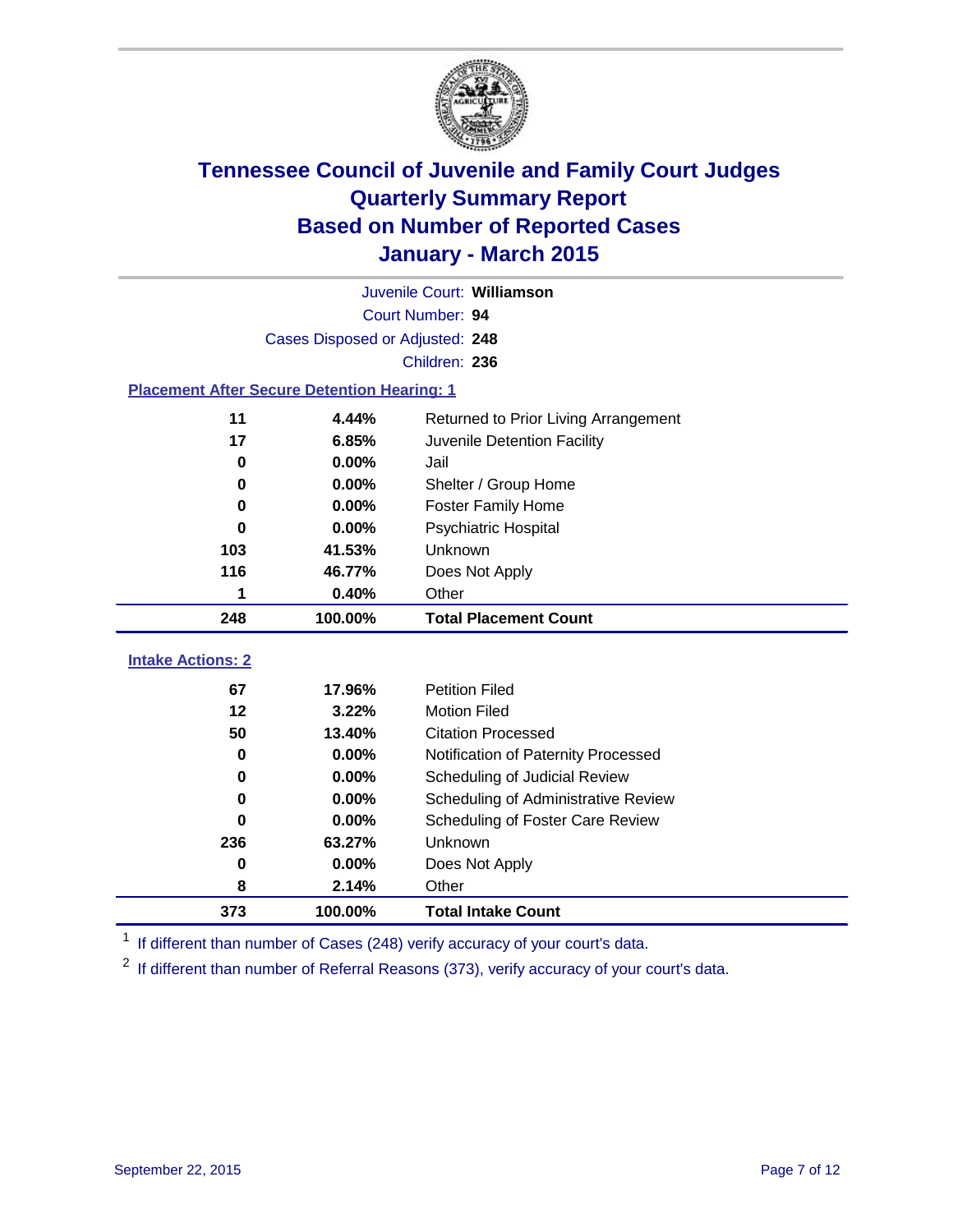

Court Number: **94** Juvenile Court: **Williamson** Cases Disposed or Adjusted: **248** Children: **236**

### **Last Grade Completed by Child: 1**

| 236         | 100.00%        | <b>Total Child Count</b>  |
|-------------|----------------|---------------------------|
| 1           | 0.42%          | Other                     |
| 50          | 21.19%         | Unknown                   |
| $\bf{0}$    | 0.00%          | Never Attended School     |
| 1           | 0.42%          | Graduated                 |
| 0           | 0.00%          | <b>GED</b>                |
| 0           | 0.00%          | Non-Graded Special Ed     |
| 44          | 18.64%         | 12th Grade                |
| 55          | 23.31%         | 11th Grade                |
| 39          | 16.53%         | 10th Grade                |
| $\mathbf 0$ | 0.00%          | 9th Grade                 |
| 25          | 10.59%         | 9th Grade                 |
| 0           | 0.00%          | 8th Grade                 |
| 6           | 2.54%          | 8th Grade                 |
| 0           | 0.00%          | 7th Grade                 |
| 7           | 2.97%          | 7th Grade                 |
| 0           | 0.00%          | 6th Grade                 |
| 6           | 2.54%          | 6th Grade                 |
| 0           | 0.00%          | 5th Grade                 |
| 0           | 0.00%          | 5th Grade                 |
| 0           | 0.00%          | 4th Grade                 |
| 1           | 0.42%          | 4th Grade                 |
| 0           | 0.00%          | 3rd Grade                 |
| 1           | 0.42%          | 3rd Grade                 |
| 0           | 0.00%          | 2nd Grade                 |
| 0           | 0.00%          | 2nd Grade                 |
| 0           | 0.00%          | 1st Grade                 |
| 0           | 0.00%          | Kindergarten<br>1st Grade |
| 0           | 0.00%<br>0.00% |                           |
| $\pmb{0}$   |                | Preschool                 |
| $\pmb{0}$   | 0.00%          | Too Young for School      |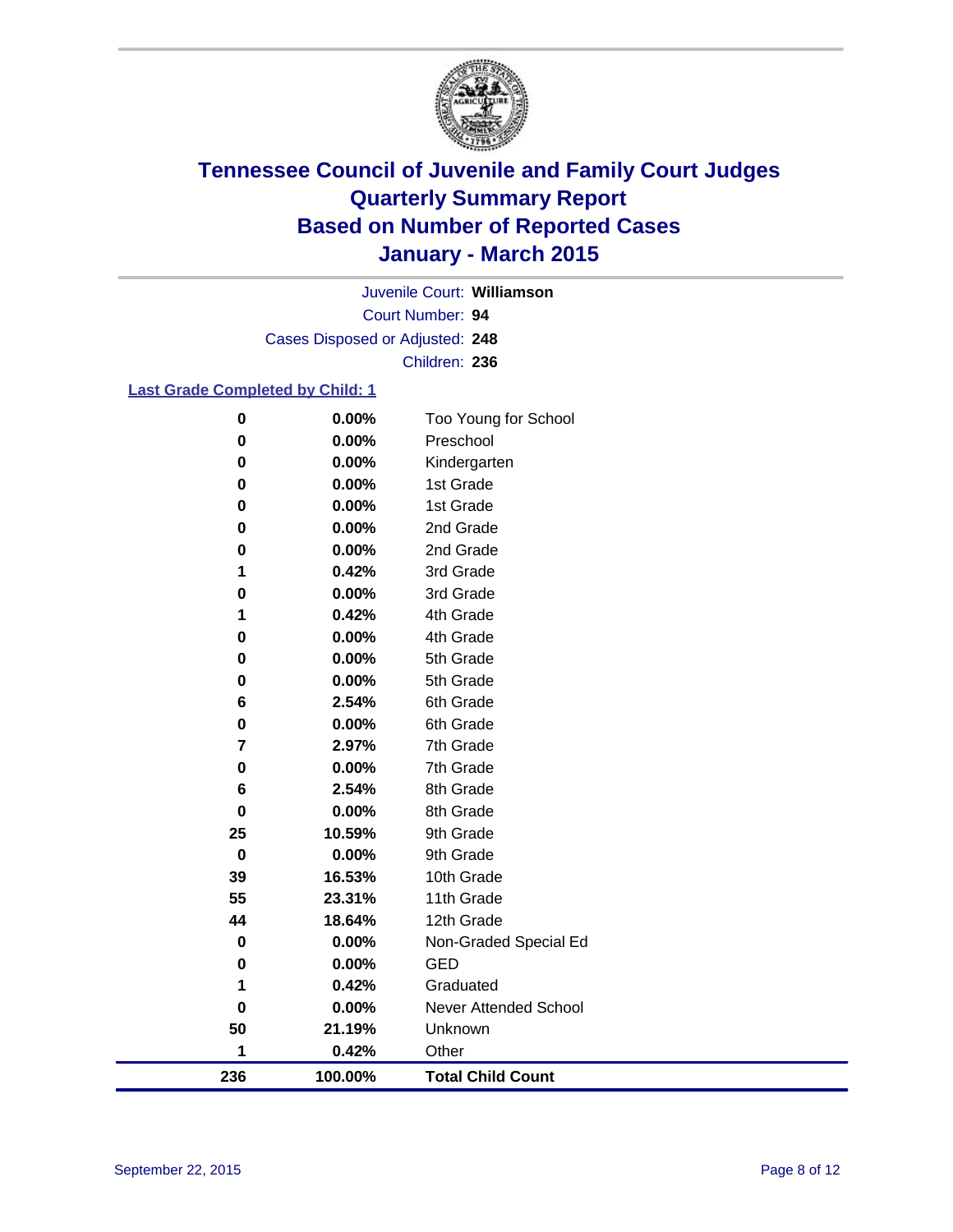

|                                                                                         |                                 | Juvenile Court: Williamson |  |
|-----------------------------------------------------------------------------------------|---------------------------------|----------------------------|--|
|                                                                                         |                                 | Court Number: 94           |  |
|                                                                                         | Cases Disposed or Adjusted: 248 |                            |  |
|                                                                                         |                                 | Children: 236              |  |
| <b>Enrolled in Special Education: 1</b>                                                 |                                 |                            |  |
| 6                                                                                       | 2.54%                           | Yes                        |  |
| 75                                                                                      | 31.78%                          | No                         |  |
| 155                                                                                     | 65.68%                          | Unknown                    |  |
| 236                                                                                     | 100.00%                         | <b>Total Child Count</b>   |  |
| One child could be counted in multiple categories, verify accuracy of your court's data |                                 |                            |  |

| <u>ene</u> enna coma so commos ni manipio catogonos; forni j'accarac j'or foar coatit o aata |        |                |  |  |  |
|----------------------------------------------------------------------------------------------|--------|----------------|--|--|--|
| <b>Action Executed By: 1</b>                                                                 |        |                |  |  |  |
| 202                                                                                          | 54.16% | Judge          |  |  |  |
| 166                                                                                          | 44.50% | Magistrate     |  |  |  |
| 0                                                                                            | 0.00%  | YSO            |  |  |  |
| 5                                                                                            | 1.34%  | Other          |  |  |  |
| 0                                                                                            | 0.00%  | <b>Unknown</b> |  |  |  |

**373 100.00% Total Action Count**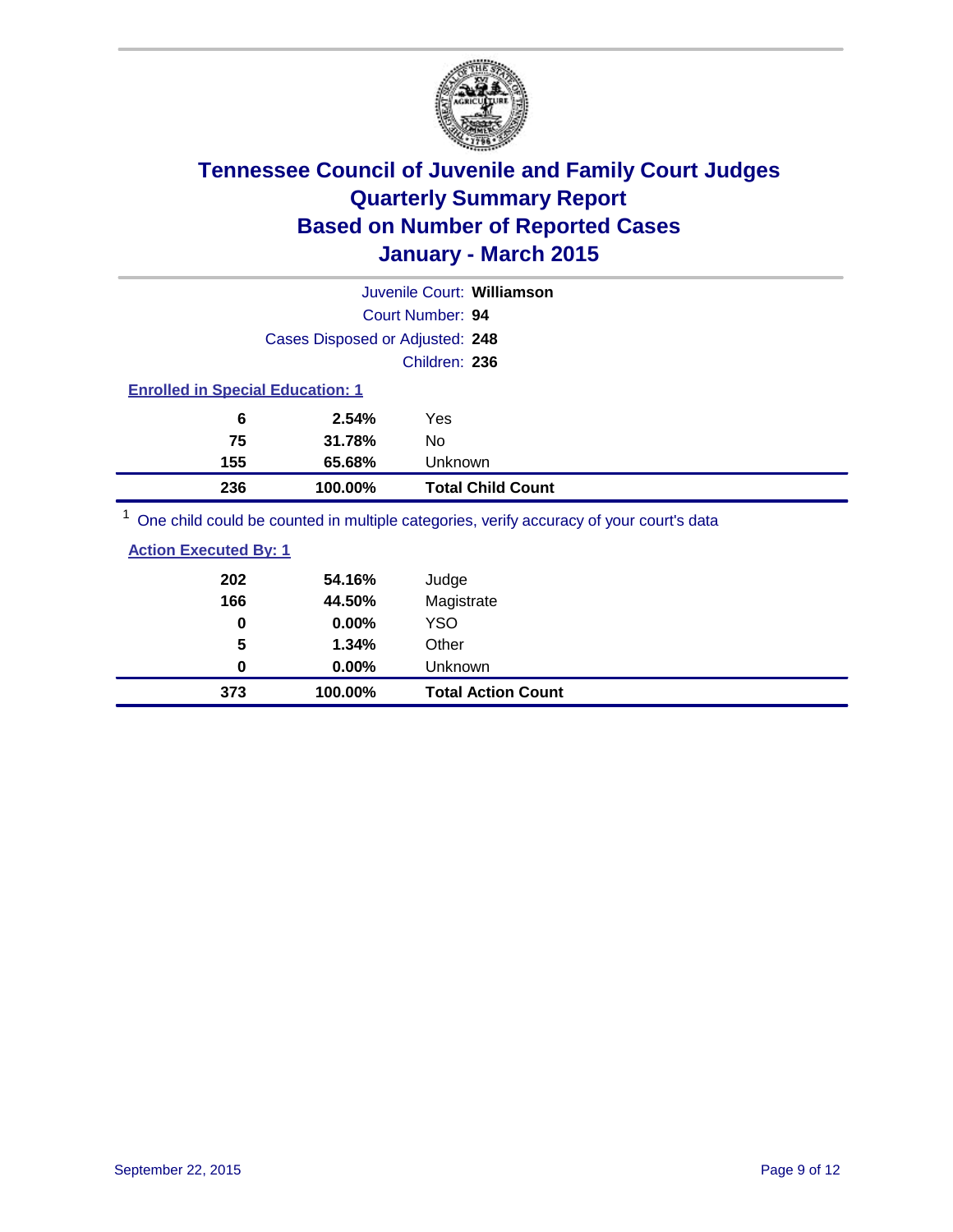

Court Number: **94** Juvenile Court: **Williamson** Cases Disposed or Adjusted: **248** Children: **236**

### **Formal / Informal Actions: 1**

| 67  | 17.96%   | Dismissed                                        |
|-----|----------|--------------------------------------------------|
| 0   | $0.00\%$ | Retired / Nolle Prosequi                         |
| 59  | 15.82%   | <b>Complaint Substantiated Delinquent</b>        |
| 11  | 2.95%    | <b>Complaint Substantiated Status Offender</b>   |
| 3   | 0.80%    | <b>Complaint Substantiated Dependent/Neglect</b> |
| 0   | $0.00\%$ | <b>Complaint Substantiated Abused</b>            |
| 0   | $0.00\%$ | <b>Complaint Substantiated Mentally III</b>      |
| 0   | $0.00\%$ | Informal Adjustment                              |
| 75  | 20.11%   | <b>Pretrial Diversion</b>                        |
| 0   | $0.00\%$ | <b>Transfer to Adult Court Hearing</b>           |
| 0   | $0.00\%$ | Charges Cleared by Transfer to Adult Court       |
| 5   | 1.34%    | Special Proceeding                               |
| 0   | $0.00\%$ | <b>Review Concluded</b>                          |
| 0   | $0.00\%$ | Case Held Open                                   |
| 153 | 41.02%   | Other                                            |
| 0   | $0.00\%$ | <b>Unknown</b>                                   |
| 373 | 100.00%  | <b>Total Action Count</b>                        |

<sup>1</sup> If different than number of Referral Reasons (373), verify accuracy of your court's data.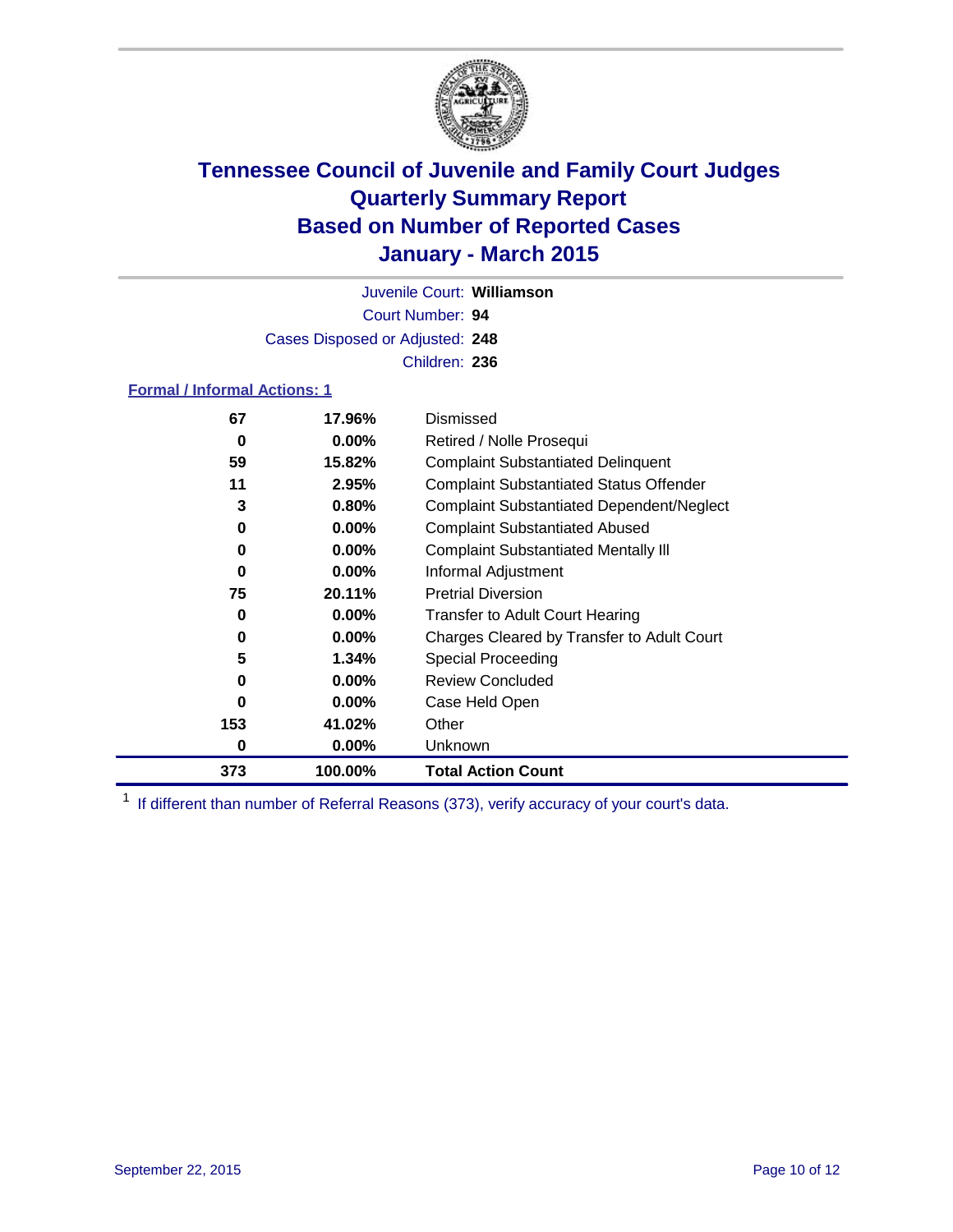

|                       |                                 | Juvenile Court: Williamson                            |
|-----------------------|---------------------------------|-------------------------------------------------------|
|                       |                                 | Court Number: 94                                      |
|                       | Cases Disposed or Adjusted: 248 |                                                       |
|                       |                                 | Children: 236                                         |
| <b>Case Outcomes:</b> |                                 | There can be multiple outcomes for one child or case. |
| 31                    | 5.20%                           | <b>Case Dismissed</b>                                 |
| 4                     | 0.67%                           | Case Retired or Nolle Prosequi                        |
| 1                     | 0.17%                           | Warned / Counseled                                    |
| 7                     | 1.17%                           | Held Open For Review                                  |
| 53                    | 8.89%                           | Supervision / Probation to Juvenile Court             |
| 0                     | 0.00%                           | <b>Probation to Parents</b>                           |
| 0                     | 0.00%                           | Referral to Another Entity for Supervision / Service  |
| 3                     | 0.50%                           | Referred for Mental Health Counseling                 |
| 13                    | 2.18%                           | Referred for Alcohol and Drug Counseling              |
| 0                     | 0.00%                           | <b>Referred to Alternative School</b>                 |
| 0                     | 0.00%                           | Referred to Private Child Agency                      |
| 24                    | 4.03%                           | Referred to Defensive Driving School                  |
| 0                     | 0.00%                           | Referred to Alcohol Safety School                     |
| 0                     | 0.00%                           | Referred to Juvenile Court Education-Based Program    |
| 10                    | 1.68%                           | Driver's License Held Informally                      |
| 0                     | 0.00%                           | <b>Voluntary Placement with DMHMR</b>                 |
| 0                     | 0.00%                           | <b>Private Mental Health Placement</b>                |
| 0                     | 0.00%                           | Private MR Placement                                  |
| 4                     | 0.67%                           | Placement with City/County Agency/Facility            |
| 0                     | 0.00%                           | Placement with Relative / Other Individual            |
| 0                     | 0.00%                           | Fine                                                  |
| 54                    | 9.06%                           | <b>Public Service</b>                                 |
| 6                     | 1.01%                           | Restitution                                           |
| 0                     | 0.00%                           | <b>Runaway Returned</b>                               |
| 17                    | 2.85%                           | No Contact Order                                      |
| 0                     | 0.00%                           | Injunction Other than No Contact Order                |
| 3                     | 0.50%                           | House Arrest                                          |
| 7                     | 1.17%                           | <b>Court Defined Curfew</b>                           |
| 0                     | 0.00%                           | Dismissed from Informal Adjustment                    |
| 0                     | 0.00%                           | <b>Dismissed from Pretrial Diversion</b>              |
| 5                     | 0.84%                           | Released from Probation                               |
| 0                     | 0.00%                           | <b>Transferred to Adult Court</b>                     |
| 0                     | 0.00%                           | <b>DMHMR Involuntary Commitment</b>                   |
| 0                     | $0.00\%$                        | <b>DCS Commitment - Determinate</b>                   |